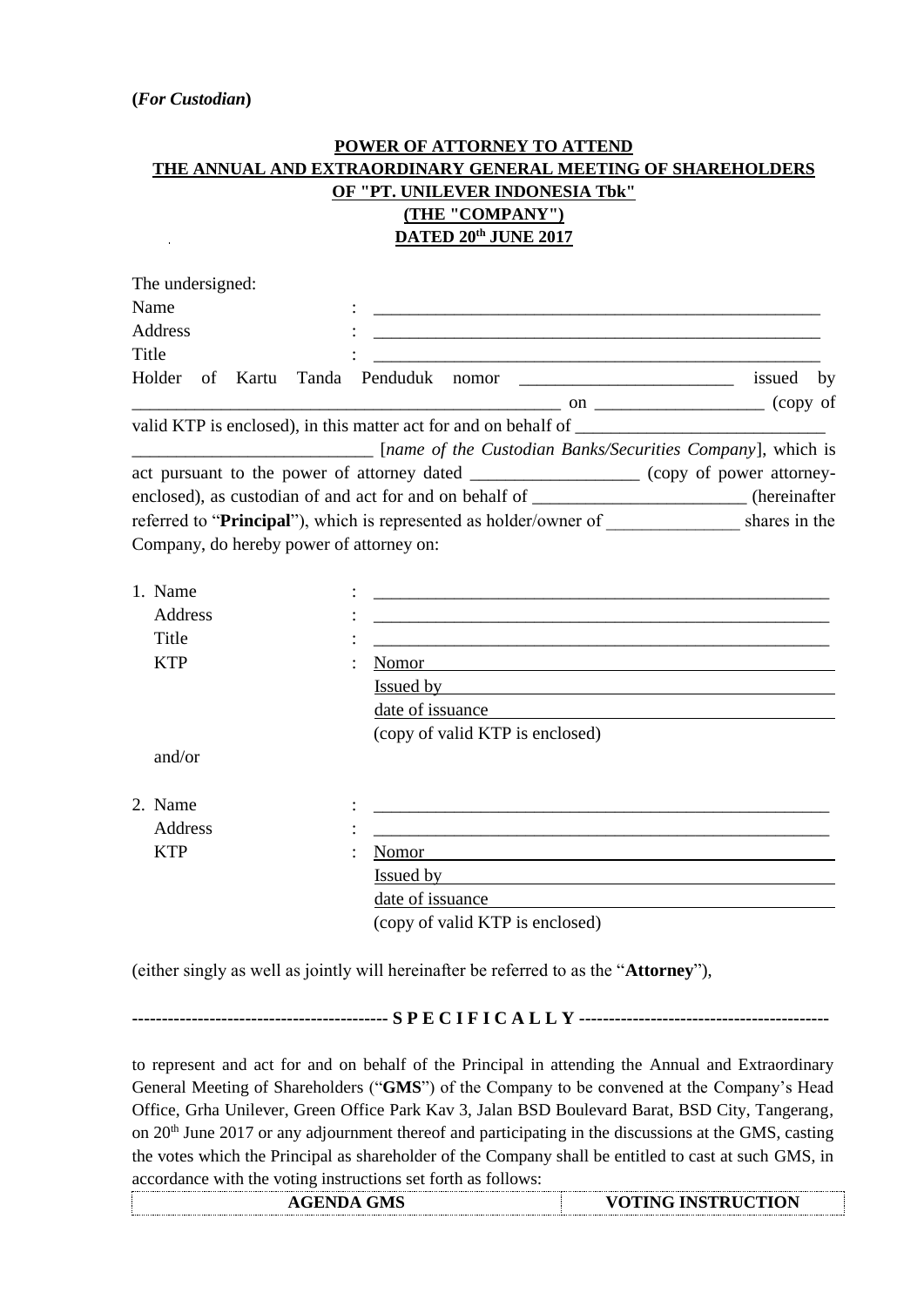|                                                      |                                                                                                                                                                                                                                                                                                                                            | In-Favor | <b>Abstain</b> | <b>Against</b> |  |
|------------------------------------------------------|--------------------------------------------------------------------------------------------------------------------------------------------------------------------------------------------------------------------------------------------------------------------------------------------------------------------------------------------|----------|----------------|----------------|--|
| Agenda Annual General Meeting of Shareholders        |                                                                                                                                                                                                                                                                                                                                            |          |                |                |  |
| $\mathbf{1}$ .                                       | Ratification on the Financial Statements of the<br>Company and Approval on the Annual Report of<br>the Company including the report on the<br>supervisory duties of the Board of Commissioners<br>of the Company for the accounting year ended on<br>31 December 2016.                                                                     |          |                |                |  |
| 2                                                    | Determination of the appropriation of the profit of<br>the Company                                                                                                                                                                                                                                                                         |          |                |                |  |
| 3                                                    | Approval of the appointment of the Public<br>Accountant's Office to audit the Company's<br>financial statements for the fiscal year ended on<br>31 December 2017 and the determination of the<br>honorarium of the Public Accountant's Firm as<br>well as other terms of appointment.                                                      |          |                |                |  |
| 4                                                    | Reappointment of the members of the Board of<br>a.<br>Directors and confirmation of the composition<br>of the Board of Commissioners of the<br>Company.<br>The determination of remuneration of the<br>b.<br>Board of Directors<br>and the Board<br>- of<br>Commissioners of the Company for the fiscal<br>year ended on 31 December 2017. |          |                |                |  |
| Agenda Extraordinary General Meeting of Shareholders |                                                                                                                                                                                                                                                                                                                                            |          |                |                |  |
| 1                                                    | Approval on the plan to execute a loan agreement<br>which material value from Unilever Finance<br>International AG, Switzerland                                                                                                                                                                                                            |          |                |                |  |
| 2                                                    | Approval on the plan to establish a Fixed Benefit<br>Pension Fund of the Company.                                                                                                                                                                                                                                                          |          |                |                |  |

-This power of attorney has been conferred on the Attorney under the following conditions:

- a. this Power of Attorney shall not be amended and/or cancelled/withdrawn without prior written notification from the principal to the Board of Directors of the Company, such notification to be received by the Board of Directors of the Company no later than 3 (three) business days prior to the date of the GMS and if the Board of a Director of the Company does not so receive such a written notification from the Principal, the Board of Directors of the Company is entitled to assume and conclude that this power of attorney is still valid at the date of the GMS, on 20<sup>th</sup> June 2017;
- b. the Principal undertakes to fully accept and to ratify all actions performed by the Attorney on behalf of the Principal, by virtue of this power of attorney;
- c. the Principal confers this power of attorney with the right to delegate this power of attorney to other persons; and
- d. this power of attorney shall be effective as from the date  $19<sup>th</sup>$  June 2017.

IN WITNESS WHEREOF, this power of attorney is executed in \_\_\_\_\_\_\_\_\_\_\_\_\_\_\_\_\_\_\_, on the  $\frac{day \text{ of }_{2000 \text{ of }_{2000 \text{ of }_{2000 \text{ of }_{2000 \text{ of }_{2000 \text{ of }_{2000 \text{ of }_{2000 \text{ of }_{2000 \text{ of }_{2000 \text{ of }_{2000 \text{ of }_{2000 \text{ of }_{2000 \text{ of }_{2000 \text{ of }_{2000 \text{ of }_{2000 \text{ of }_{2000 \text{ of }_{2000 \text{ of }_{2000 \text{ of }_{2000 \text{ of }_{2000 \text{ of }_{2000 \text{ of }_{$ 

For the Principal,  $\blacksquare$